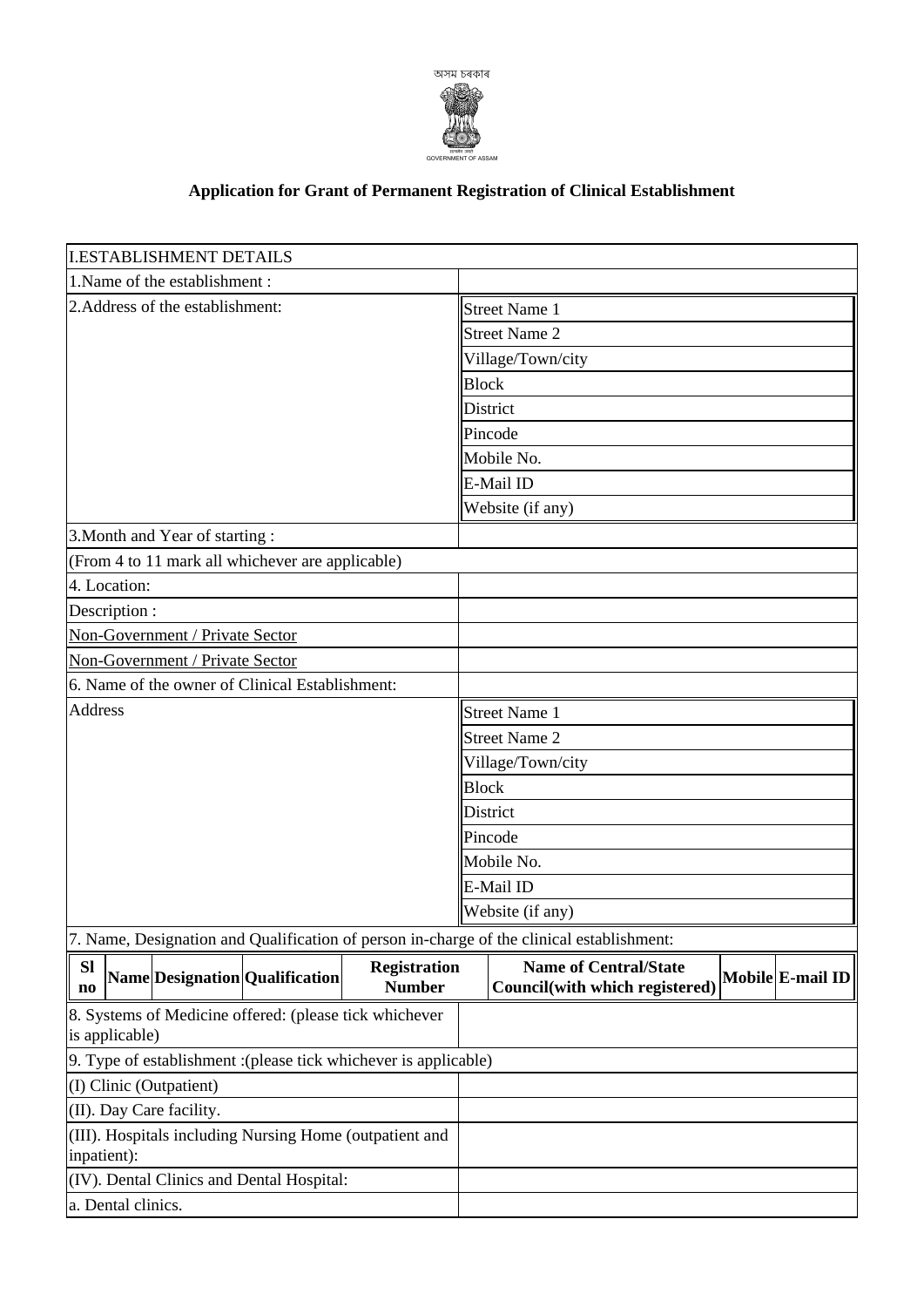| b. Dental Hospitals (specialties as listed in the IDC Act.) |                                                         |             |  |  |  |  |  |  |
|-------------------------------------------------------------|---------------------------------------------------------|-------------|--|--|--|--|--|--|
| $(V)$ . Diagnostic Centre :                                 |                                                         |             |  |  |  |  |  |  |
| A. Medical Diagnostic Laboratories:                         |                                                         |             |  |  |  |  |  |  |
|                                                             | B. Diagnostic Imaging centers:                          |             |  |  |  |  |  |  |
| i. Radiology:                                               |                                                         |             |  |  |  |  |  |  |
| ii. Electromagnetic imaging:                                |                                                         |             |  |  |  |  |  |  |
| iii. Ultrasound:                                            |                                                         |             |  |  |  |  |  |  |
| C. Miscellaneous                                            |                                                         |             |  |  |  |  |  |  |
|                                                             | Collection centers For the clinical labs and diagnostic |             |  |  |  |  |  |  |
|                                                             | centres shall function under registered clinical        |             |  |  |  |  |  |  |
| establishment.                                              |                                                         |             |  |  |  |  |  |  |
| (VI). Allied Health professions:                            |                                                         |             |  |  |  |  |  |  |
| (VII) AYUSH                                                 |                                                         |             |  |  |  |  |  |  |
| Ayurveda                                                    |                                                         |             |  |  |  |  |  |  |
| Yoga                                                        |                                                         |             |  |  |  |  |  |  |
| Unani                                                       |                                                         |             |  |  |  |  |  |  |
| Siddha                                                      |                                                         |             |  |  |  |  |  |  |
| Homoeopathy                                                 |                                                         |             |  |  |  |  |  |  |
| Naturopathy                                                 |                                                         |             |  |  |  |  |  |  |
| <b>II.TYPES OF SERVICE</b>                                  |                                                         |             |  |  |  |  |  |  |
| <b>TYPE</b>                                                 |                                                         |             |  |  |  |  |  |  |
| <b>SPECIALITY SPECIFIC</b>                                  |                                                         |             |  |  |  |  |  |  |
|                                                             | Medical Specialties – for which candidates must possess |             |  |  |  |  |  |  |
| recognized PG degree(MD/Diploma/DNB or its                  |                                                         |             |  |  |  |  |  |  |
| equivalent degree)                                          |                                                         |             |  |  |  |  |  |  |
| Surgical specialties                                        |                                                         |             |  |  |  |  |  |  |
| <b>Medical Super specialties</b>                            |                                                         |             |  |  |  |  |  |  |
| Surgical Super specialties                                  |                                                         |             |  |  |  |  |  |  |
| <b>III INFRASTRUCTURE DETAILS</b>                           |                                                         |             |  |  |  |  |  |  |
| 10. Area of the establishment (in sqft):                    |                                                         |             |  |  |  |  |  |  |
|                                                             | a) Total Area::                                         |             |  |  |  |  |  |  |
| b) Constructed area:                                        |                                                         |             |  |  |  |  |  |  |
| 11. Out Patient Department:                                 |                                                         |             |  |  |  |  |  |  |
|                                                             | 11.1 Total no. of OPD Clinics:                          |             |  |  |  |  |  |  |
|                                                             | 11.2 Specialty-wise distribution of OPD Clinic.         |             |  |  |  |  |  |  |
| $\ S. No.$                                                  | Specialty                                               |             |  |  |  |  |  |  |
| 12. In Patient Department:                                  |                                                         |             |  |  |  |  |  |  |
| 1. Total number of beds:                                    |                                                         |             |  |  |  |  |  |  |
| 12.2. Specialty-wise distribution of beds, please specify:  |                                                         |             |  |  |  |  |  |  |
| S. No.                                                      | <b>Specialty</b>                                        | <b>Beds</b> |  |  |  |  |  |  |
| 13. Biomedical waste Management                             |                                                         |             |  |  |  |  |  |  |
| 13.1 Method of treatment and /or disposal of Bio-           |                                                         |             |  |  |  |  |  |  |
| medical waste                                               |                                                         |             |  |  |  |  |  |  |
| 13.2. Whether authorization from Pollution Control          |                                                         |             |  |  |  |  |  |  |
| Board/Pollution Control Committee obtained?                 |                                                         |             |  |  |  |  |  |  |
| IV HUMAN RESOURCES                                          |                                                         |             |  |  |  |  |  |  |